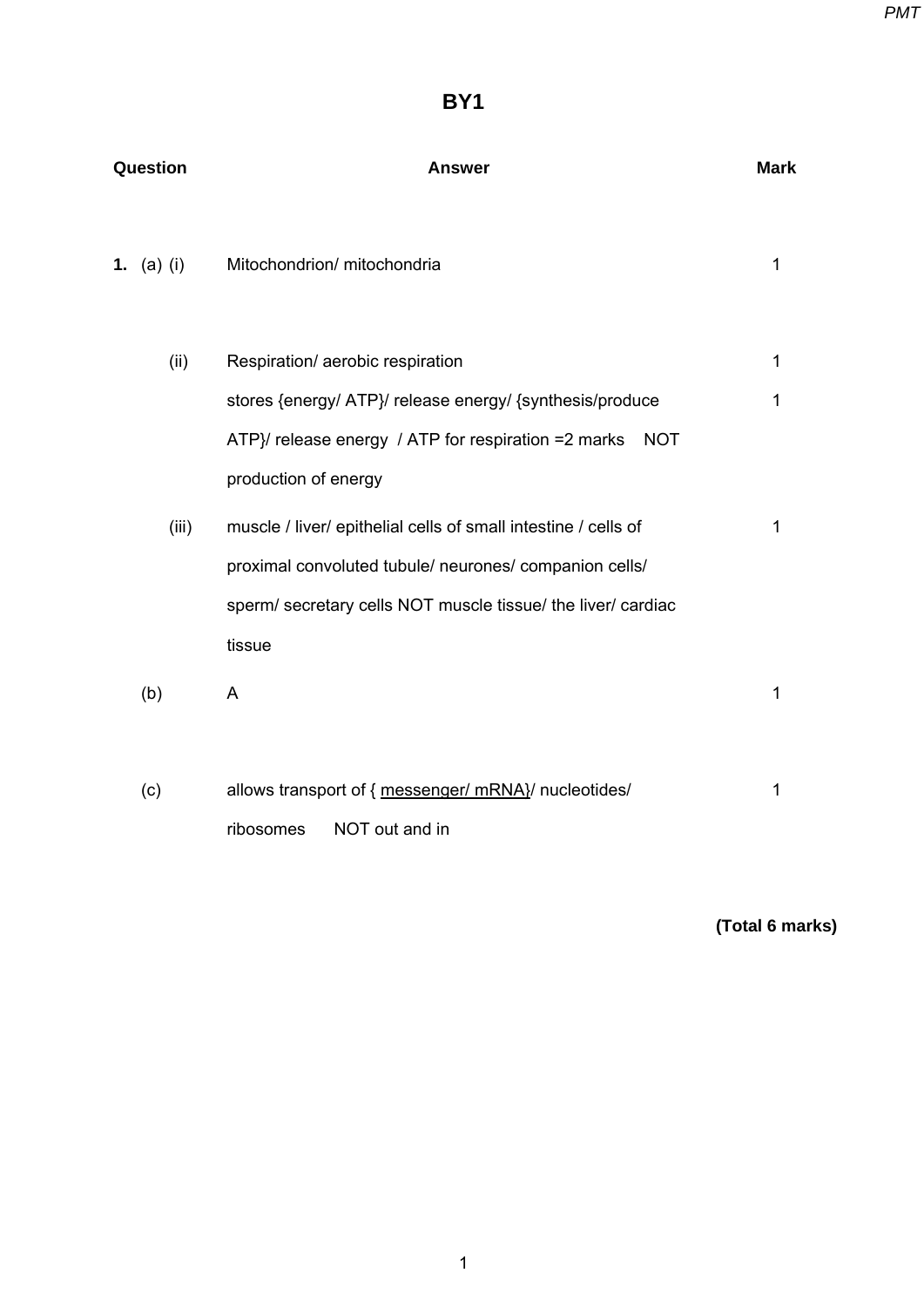| Question |                 | <b>Answer</b>                                                                                                                                       | <b>Mark</b> |  |
|----------|-----------------|-----------------------------------------------------------------------------------------------------------------------------------------------------|-------------|--|
|          | <b>2.</b> $(a)$ | nitrogen (not: N)                                                                                                                                   | $\mathbf 1$ |  |
|          | $(b)$ (i)       | heat/boil with {Benedict's/ Fehlings A + B} solution; NOT boil<br>with acid<br>colour change from blue to {green/yellow/orange/brick red/<br>brown} | 1<br>1      |  |
|          | (ii)            | A                                                                                                                                                   | $\mathbf 1$ |  |
|          | (c)             | $\mathsf C$                                                                                                                                         | $\mathbf 1$ |  |
|          | $(d)$ (i)       | D                                                                                                                                                   | 1           |  |
|          | (ii)            | saturated- no double bonds/ all carbon atoms have/attached<br>to two hydrogens;                                                                     | 1           |  |
|          |                 | Fewer hydrogen atoms (or converse)<br>Must have comparison for each                                                                                 | 1           |  |

**(Total 8 marks)**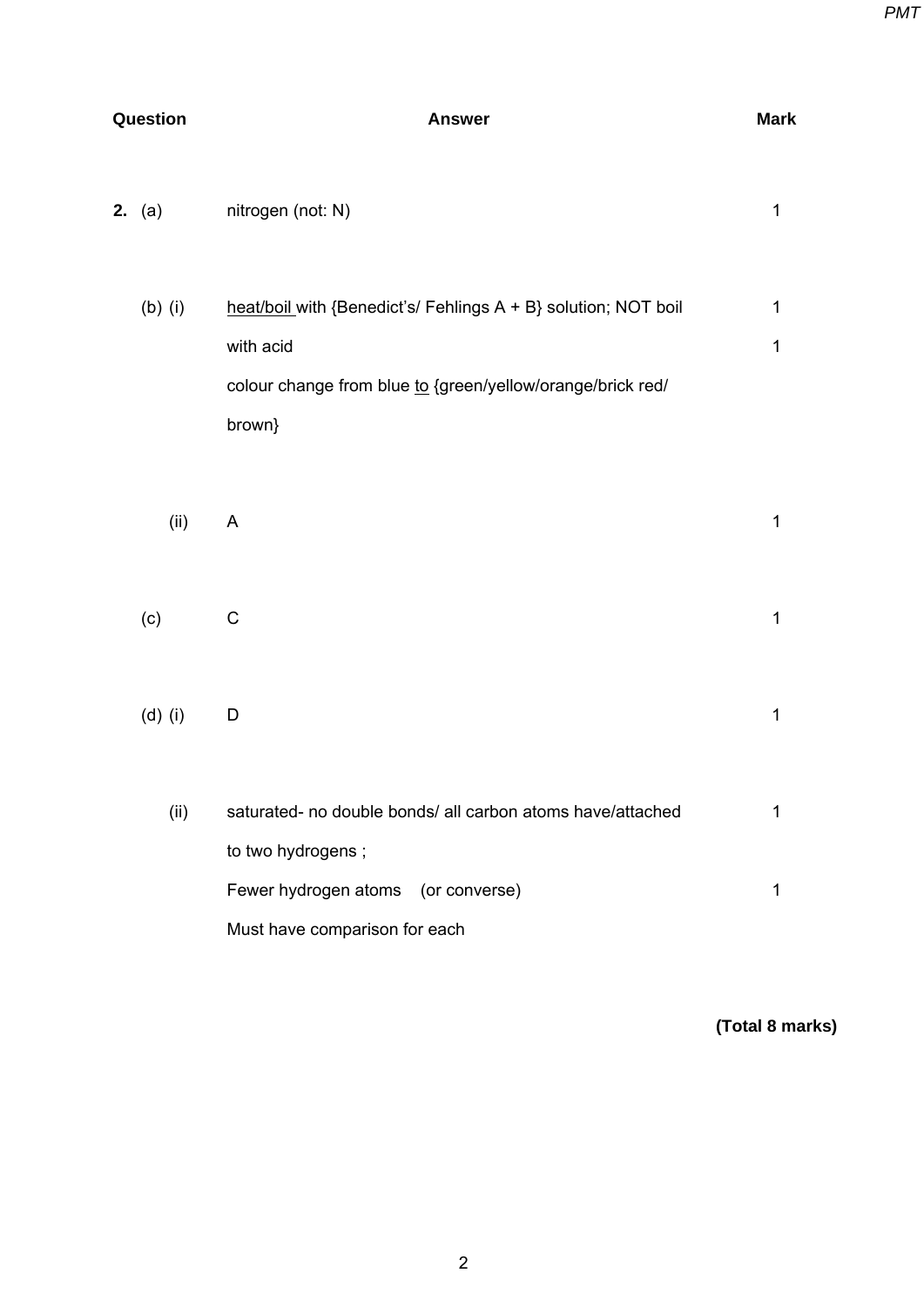| Question |            | <b>Answer</b>                                                 |   |
|----------|------------|---------------------------------------------------------------|---|
|          | 3. (a) (i) | hydrogen/H                                                    | 1 |
|          | (ii)       | {Holds/binds} {cellulose/glucose} {chains/molecules}          | 1 |
|          |            | together/ forms microfibrils;                                 |   |
|          |            | strengthens (the wall)/ (cellulose fibres are) strong/ rigid/ | 1 |
|          |            | gives structural stability/                                   |   |
|          |            | can resist turgor/ osmotic pressure/ prevents plant cells     |   |
|          |            | bursting.                                                     |   |
|          | $(b)$ (i)  | condensation/ polymerisation                                  | 1 |
|          | (ii)       | (Has) amino acid (added)/glucosamine                          | 1 |
|          |            | (to form a mucopolysaccharide)/ amine/ NH <sub>2</sub>        |   |
|          |            |                                                               |   |
|          | (iii)      | (exo)skeleton - strong/waterproof/ light/ rigidity/ tough     | 1 |
|          |            | NOT exoskeleton gives protection                              |   |
|          | $(c)$ (i)  | glycogen                                                      | 1 |
|          |            |                                                               |   |
|          | (ii)       | starch (accept amylose/ amylopectin)                          | 1 |

**(Total 8 marks)**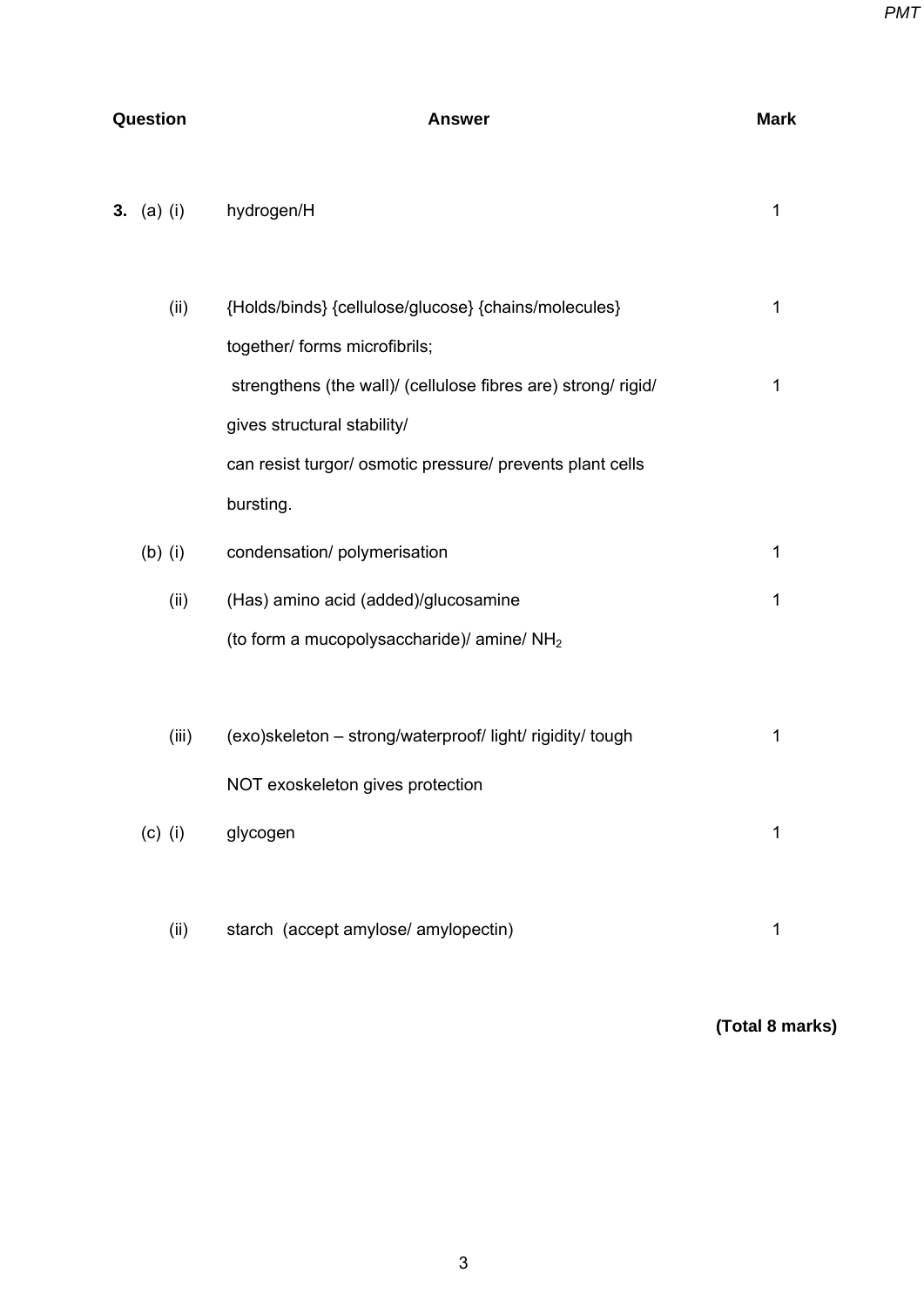| Question   | <b>Answer</b>                                                      | <b>Mark</b> |  |
|------------|--------------------------------------------------------------------|-------------|--|
| 4. (a) (i) | 0.26                                                               | 1           |  |
| (ii)       | concentration of substrate NOT amount/availability of              | 1           |  |
|            | <b>Active sites</b>                                                |             |  |
| $(b)$ (i)  | Less/low kinetic energy;                                           | 1           |  |
|            | fewer successful collisions/ {enzyme substrate/ES}                 | 1           |  |
|            | complexes formed/ ORA                                              |             |  |
| (ii)       | enzymes denatured/ alteration in tertiary structure/ 3D            | 3           |  |
|            | structure;                                                         |             |  |
|            | breaking of H/ hydrogen bonds;<br>NOT disulphide                   |             |  |
|            | active site altered/active site denatured;                         |             |  |
|            | substrate cannot bind/ less enzyme substrate complexes             |             |  |
|            | formed<br>(any three)                                              |             |  |
| $(c)$ (i)  | Must be a curve starting at origin and may meet 30°C line but      | 1           |  |
|            | not levelling off                                                  |             |  |
| (ii)       | {shape/structure} of inhibitor similar to                          | 3           |  |
|            | substrate/complementary to active site;                            |             |  |
|            | {Fits/ fills/ bonds/ attaches} to active site/ competes for active |             |  |
|            | site;                                                              |             |  |
|            | (As it has a similar shape to the substrate it competes for the    |             |  |
|            | active site $= 2$ marks.)                                          |             |  |
|            | At higher substrate concentration there is a greater chance of     |             |  |
|            | Enzyme substrate complexes forming / effect of inhibitor is        |             |  |
|            | diminished/ the substrate outcompetes the inhibitor/ ORA           |             |  |

**(Total 11 marks)**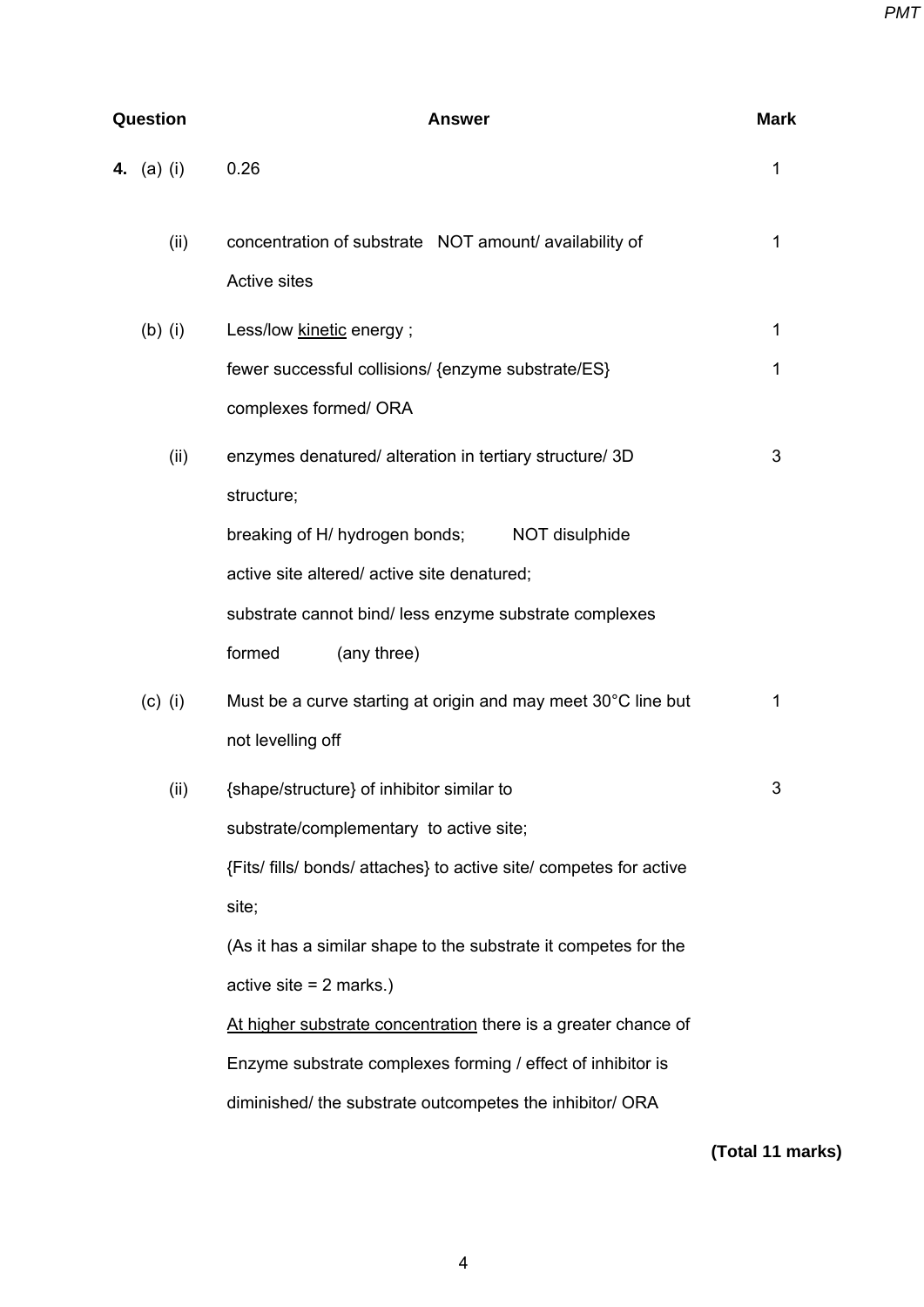| Question |           | <b>Answer</b>                                                             |           |                |
|----------|-----------|---------------------------------------------------------------------------|-----------|----------------|
|          | 5. $(a)$  | deoxyribose/ pentose/ 5 C sugar                                           |           | 1              |
|          | $(b)$ (i) | A-T-A-G-C                                                                 |           | 1              |
|          | (ii)      | Guanine pairs with cytosine/ G pairs with $C = 60\%$ / G+ C =<br>$60\%$ ; |           | $\overline{2}$ |
|          |           | $A+T=40%$<br>$A = 20%$                                                    | (any two) |                |
|          |           | Correct answer $= 2$ marks                                                |           |                |

**(Total 4 marks)**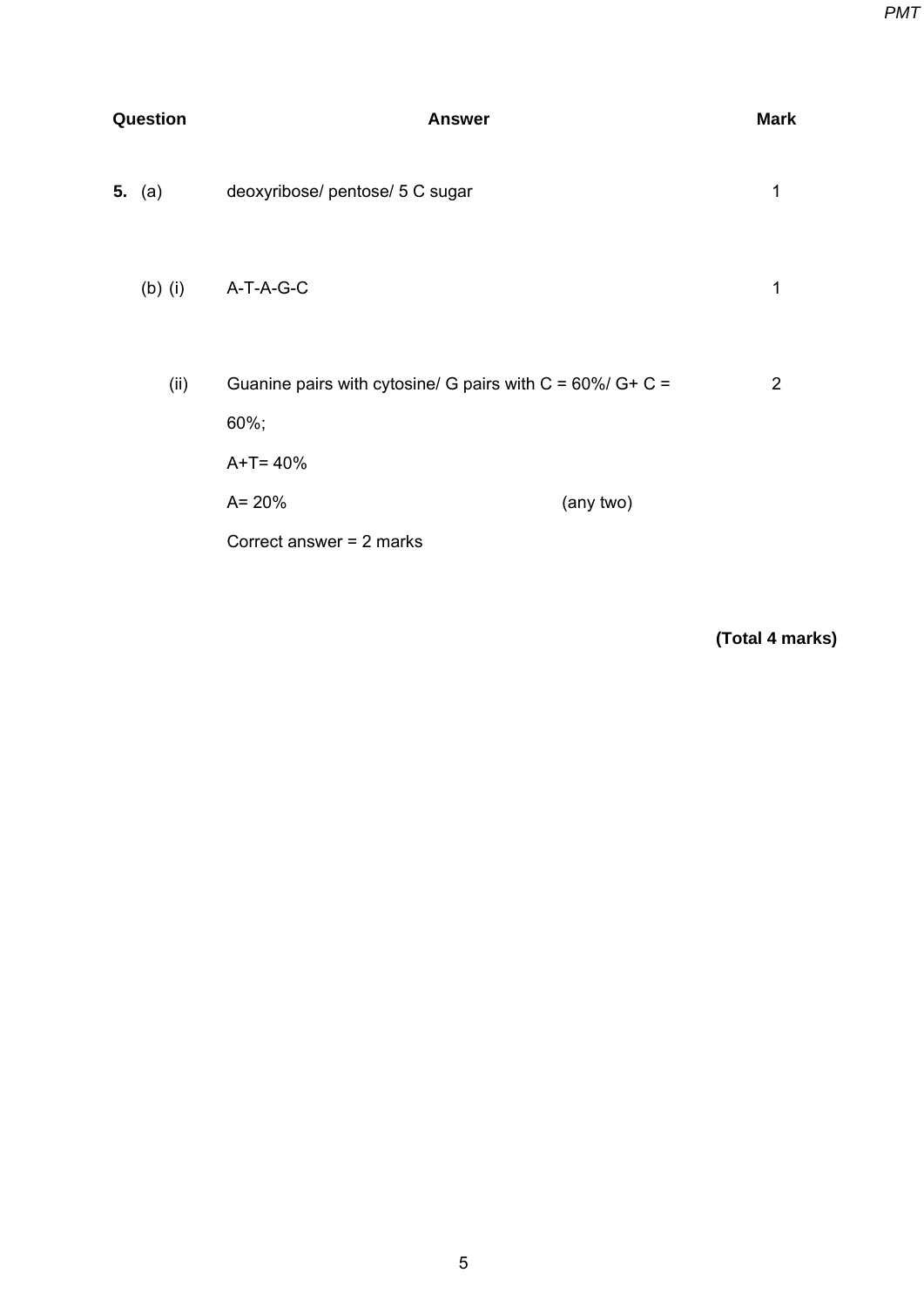| Question |                   | <b>Answer</b>                                              |                |  |
|----------|-------------------|------------------------------------------------------------|----------------|--|
|          | <b>6.</b> (a) (i) | JKLHI                                                      | 1              |  |
|          | (ii)              | $I = telophase$                                            | 1              |  |
|          |                   | $L =$ metaphase                                            | 1              |  |
|          | $(b)$ (i)         | interphase                                                 | 1              |  |
|          | (ii)              | ATP production/ metabolically active;                      | $\overline{2}$ |  |
|          |                   | Replication of DNA; NOT synthesis/ doubling                |                |  |
|          |                   | {Making/replacing} new organelles/replication of           |                |  |
|          |                   | mitochondria/chloroplasts                                  |                |  |
|          |                   | NOT replication of organelles                              |                |  |
|          |                   | Protein synthesis;                                         |                |  |
|          |                   | Cell increase in size (not growth) (any two)               |                |  |
|          | (c)               | DNA Doubled / DNA content increased from 20 to 40          | 1              |  |
|          |                   | and then halved (to maintain DNA content) (in two daughter | 1              |  |
|          |                   | cells.)                                                    |                |  |
|          |                   | (ignore reference to chromosomes)                          |                |  |
|          | (d)               | Two genetically identical daughter cells are produced;     | 2              |  |
|          |                   | {Genetically identical/ clone} of parent cell.             |                |  |

**(Total 10 marks)**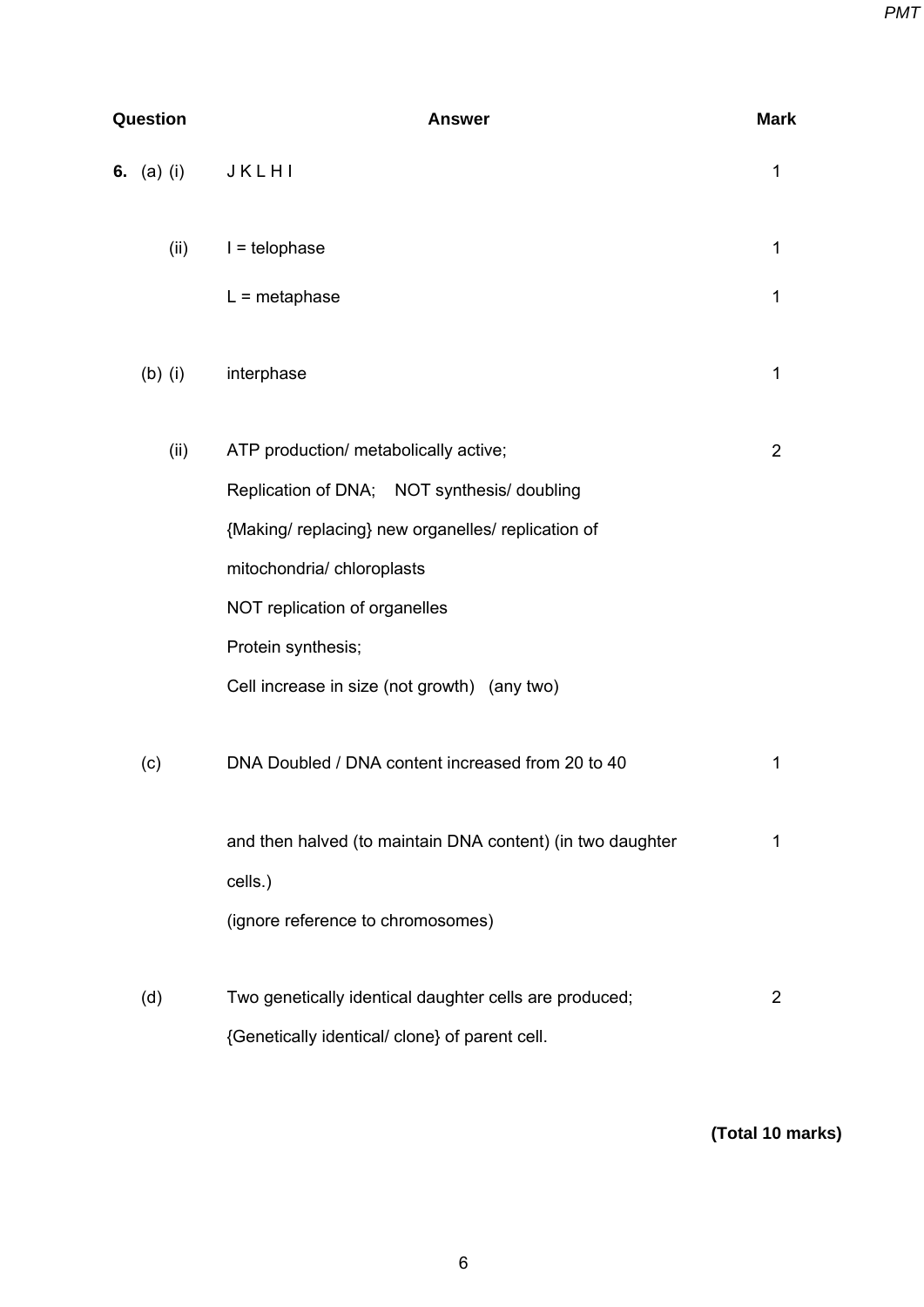| <b>Question</b> | Answer                                                        |   |
|-----------------|---------------------------------------------------------------|---|
| <b>7.</b> (a)   | A = phospholipid head/hydrophilic head/phosphate/polar        | 1 |
|                 | group;                                                        |   |
|                 | B = hydrophobic tails/ fatty acids/ non polar tails:          | 1 |
|                 | (Not: tails/ lipid layer)                                     |   |
|                 | C = transmembrane protein/ carrier protein/ channel protein/  | 1 |
|                 | intrinsic protein.                                            |   |
| $(b)$ (i)       | As lipid solubility increases the rate increases; NOT rate of | 2 |
|                 | reaction                                                      |   |
|                 | Membrane contains (a double layer) of phospholipids/          |   |
|                 | Lipid soluble substances can {move/pass/ diffuse} through     |   |
|                 | the membrane (more easily than water soluble substances.)     |   |
|                 | (any two)                                                     |   |
| (ii)            | small molecules diffuse faster(or converse);                  | 1 |
|                 | Higher kinetic energy/ easier to pass between phospholipid    | 1 |
|                 | molecules.                                                    |   |
|                 |                                                               |   |
| (c)             | concentration/ diffusion gradient/ concentration difference;  | 2 |
|                 | {amount/number} of carriers/ channel proteins/ larger surface |   |
|                 | area contains more carrier proteins;                          |   |
|                 | temperature.<br>(any two)                                     |   |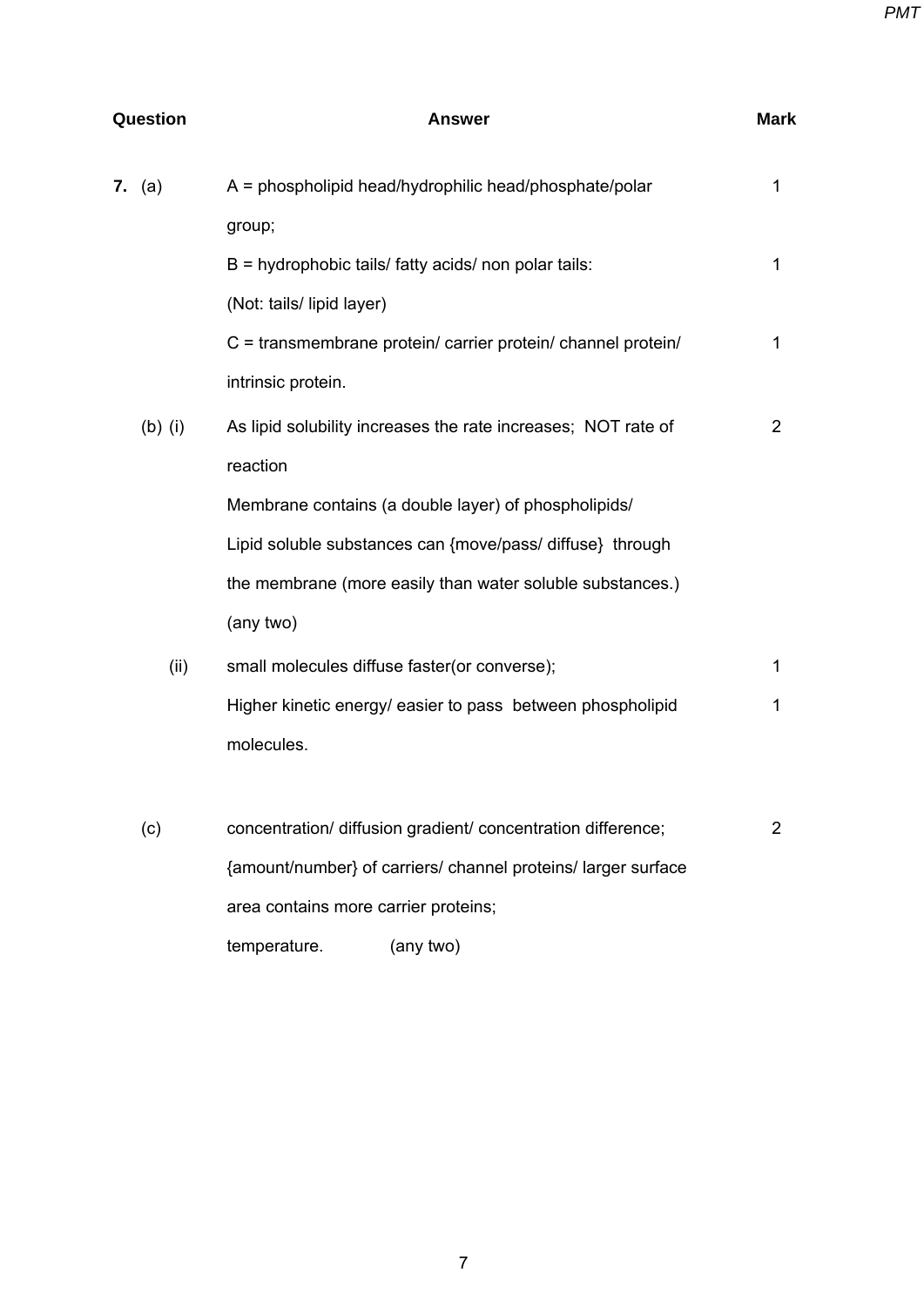## **Question Contract Answer Answer Answer** Mark

| (d) | vitamin $B_1$ – polar/ ionic;                               | 2             |
|-----|-------------------------------------------------------------|---------------|
|     | Cannot pass through phospholipid layer/ hydrophobic region; |               |
|     | Uses protein channels/ carriers/ transport proteins/        |               |
|     | Hydrophilic (lining to) channels;                           |               |
|     | (any two)                                                   |               |
|     |                                                             |               |
|     | Vitamin K - non polar/non ionic;                            |               |
|     | dissolves in phospholipid/ hydrophobic regions;             | $\mathcal{P}$ |
|     | so can pass (directly) through phospholipid/ hydrophobic    |               |
|     | regions;                                                    |               |
|     |                                                             |               |

(any two)

**(Total 13 marks)**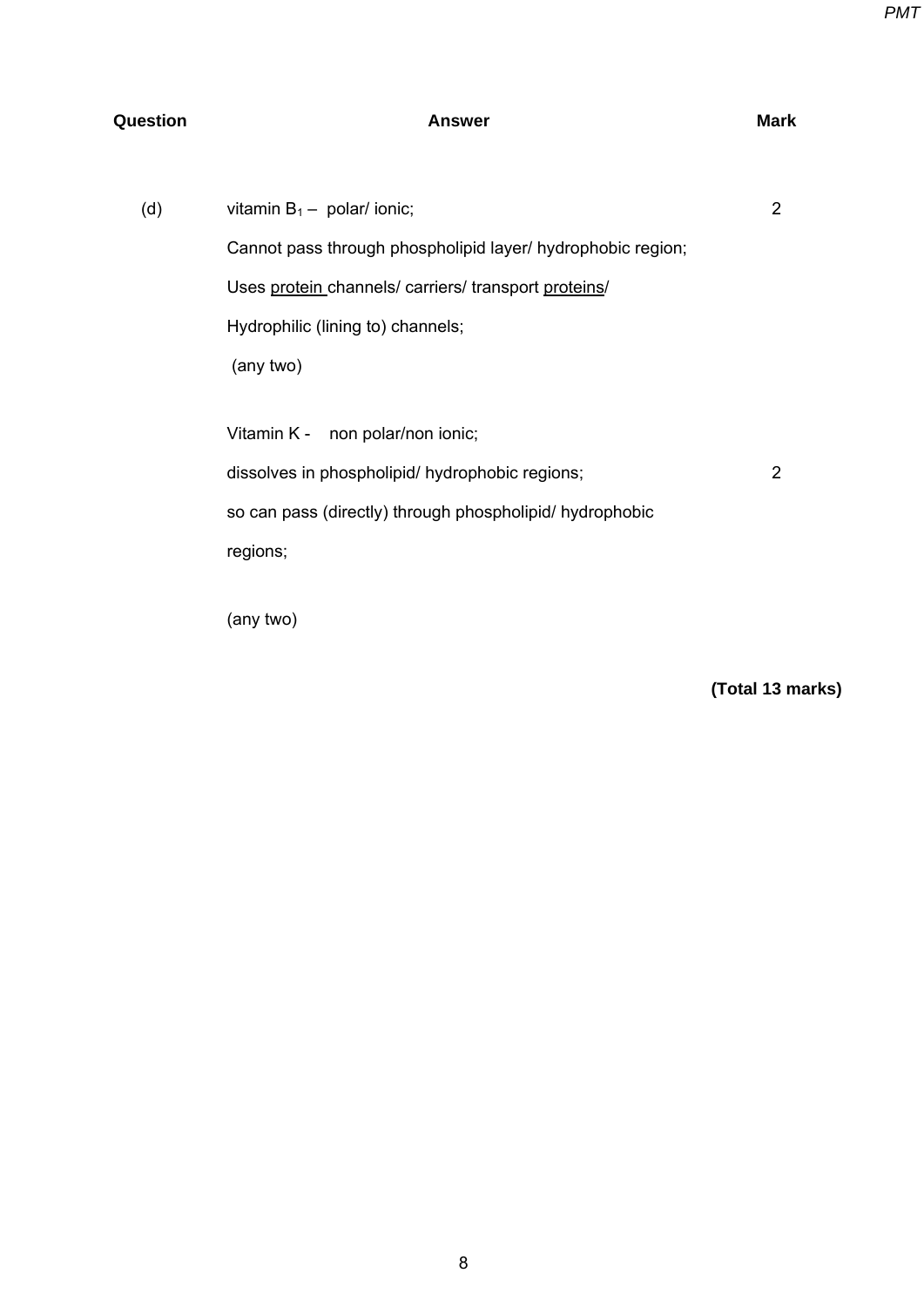### **Question Contract Answer Answer** Answer Mark

| <b>8.</b> (a) | А.                | enzyme (molecules) {fixed/ bound/ trapped} in an {inert support/ |
|---------------|-------------------|------------------------------------------------------------------|
|               | $matrix\}$        |                                                                  |
|               | B                 | alginate beads/ gel_membrane, /adsorbed (NOT absorbed) onto      |
|               |                   | nylon/ gel capsule/ cellulose                                    |
|               | $\mathsf C$       | Product not contaminated                                         |
|               | D                 | reuse of enzymes/recovery/ easily separated.                     |
|               | Е                 | stable/ tolerate wider range of conditions                       |
|               | F                 | for example pH, temperature/ higher temperatures than normal/    |
|               |                   | denatured at higher temperatures                                 |
|               | G                 | several enzymes can be used together/ with differing pH or       |
|               |                   | temperature optima.                                              |
|               | H                 | rapid/ greater productivity                                      |
|               | <b>Biosensors</b> |                                                                  |
|               | $\mathsf{I}$      | accurate/ specific                                               |
|               | J                 | detect/sensitive to low concentrations/ clinistix                |
|               | Κ                 | used in diagnosis of diabetics/ diabetes                         |
|               | L                 | {Biosensor/electrode probe} has a specific enzyme immobilised    |
|               |                   | in a membrane/ glucose oxidase in context                        |
|               | M                 | glucose diffuses into the immobilised enzyme layer/ through      |
|               |                   | selectively permeable membrane                                   |
|               | N                 | (enzyme together with transducer) produces an electrical signal  |
|               |                   | in response to substrate transformation/ chemical to electrical  |
|               |                   | signal                                                           |
|               |                   |                                                                  |

 O size of signal proportional to concentration of product/ substrate (Any 10 out of 15 points)